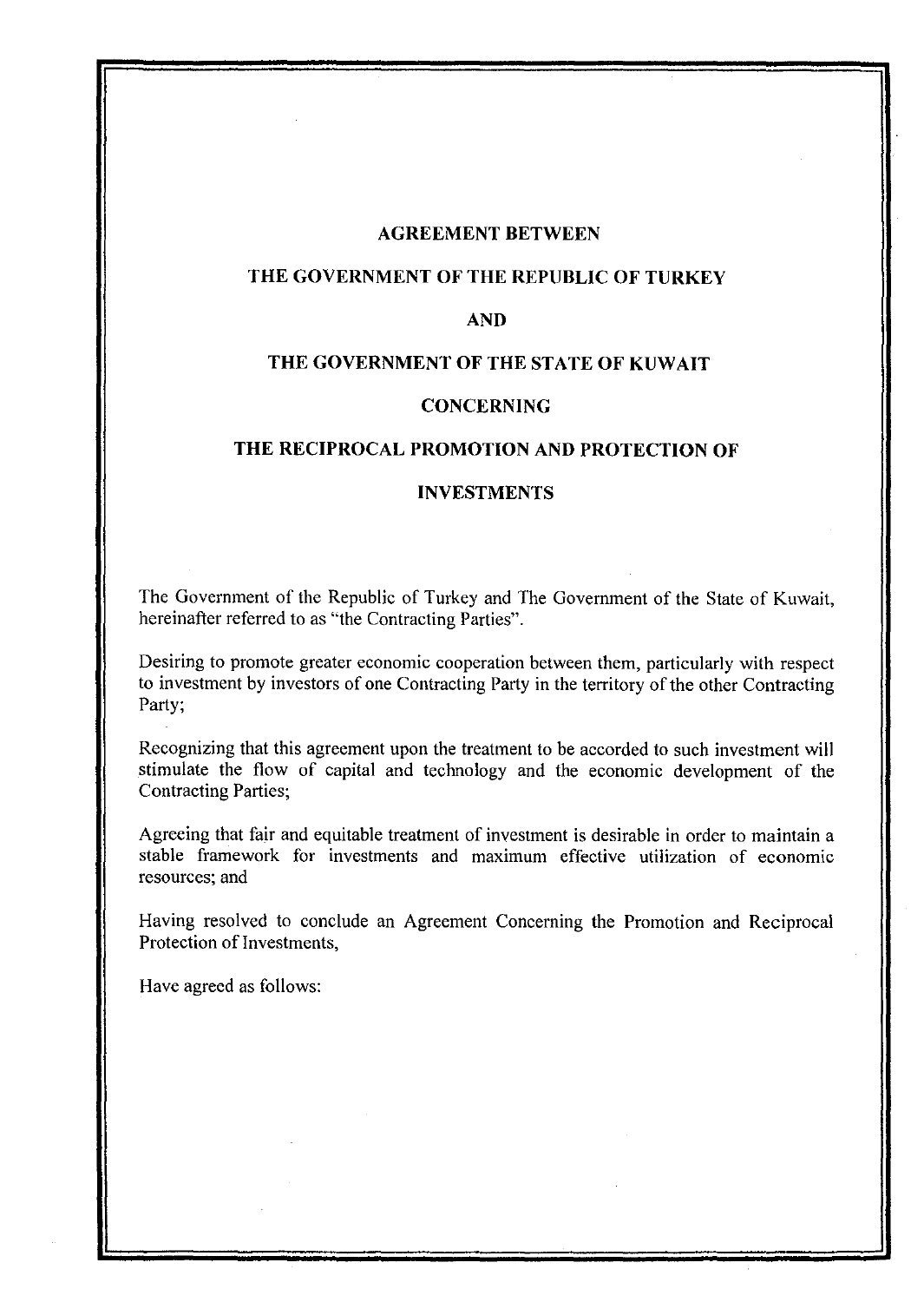#### **ARTICLE 1 Definitions**

For the purpose of this Agreement;

# I. The term "investment" means every kind of asset, that is owned or controlled directly by an investor of the other Contracting Party connected with business activities, acquired for the purpose of establishing lasting economic relations in the territory of a Contracting Party in conformity with its laws and regulations, and shall include in particular, but not exclusively:

(a) movable and immovable property, as well as any other rights as mortgages, liens, pledges and any other similar rights as defined in conformity with the laws and regulations of the Contracting Party in whose territory the property is situated;

(b) reinvested returns, claims to money or any other rights having financial value related to an investment;

(c) shares, stocks or any other form of participation in companies;

(d) industrial and intellectual property rights such as patents, industrial designs, technical processes, as well as trademarks, goodwill, know-how and other similar rights;

(e) business concessions conferred by law or by contract, including concessions to prospect, explore, extract or utilize natural resources;

provided that such investments are not in the nature of acquisition of shares or voting power less than 10 percent of a company through stock exchanges (portfolio investments) which shall not be covered by this Agreement.

2. The term "investor" means:

(a) natural persons deriving their status as nationals of a Contracting Party according to its laws,

(b) any legal entity such as corporations, firms or business associations incorporated or constituted under the law **in** force of either of the Contracting Parties, including those wholly or partially owned by the Government of either Contracting Party, and having their headquarters in the territory of that Contracting Party;

who have made an investment in the territory of the other Contracting Party.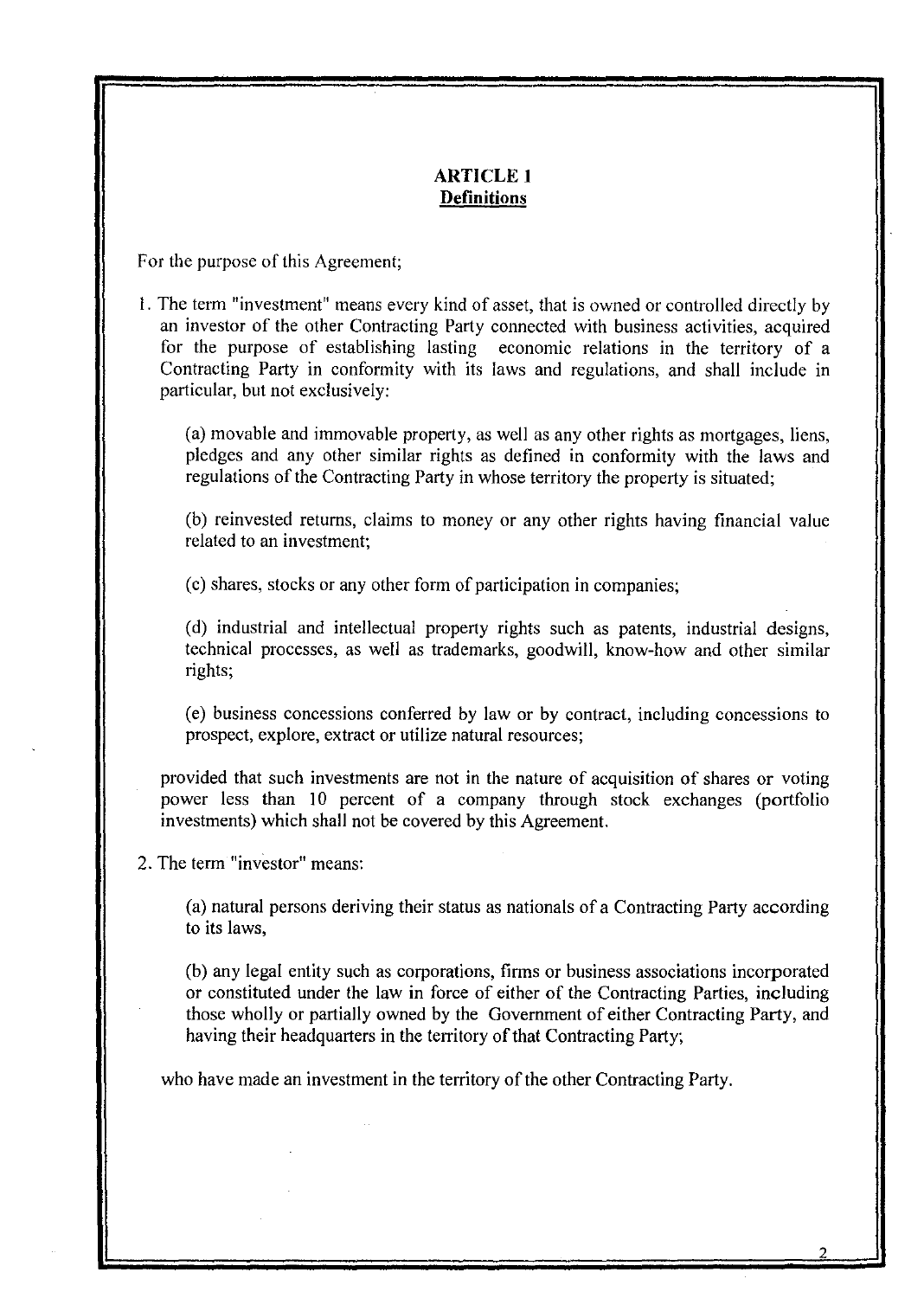- 3. The term "returns" means the amounts yielded by an investment, irrespective of the form in which they are paid, and includes in particular, though not exclusively, profit, interest, capital gains, royalties, fees and dividends.
- 4. The term "territory" means:
	- (a) With respect to the Republic of Turkey;

The "territory" means; territory, territorial sea, as well as the maritime areas over which it has jurisdiction or sovereign rights for the purposes of exploration, exploitation and conservation of natural resources, pursuant to international law.

(b) With respect to the State of Kuwait;

the term "Kuwait" means the state of Kuwait and includes any area beyond the territorial sea which in accordance with international law has been or may be designated under the laws of Kuwait as an area in which Kuwait may exercise sovereign right or jurisdiction.

- 5. The term "freely convertible currency" means currency that is widely used to make payments for international transactions and for which there are ready buyers in the principal international exchange markets.
- 6. The term "without delay" shall mean such period as is normally required for the completion of necessary formalities for the transfer of payments.

#### ARTICLE 2 **Promotion and Protection of Investments**

- 1. Subject to its laws and regulations, each Contracting Party shall in its territory promote as far as possible investments by investors of the other Contracting Party.
- 2. Investments of investors of each Contracting Party shall at all times be accorded fair and equitable treatment and shall enjoy full protection in the territory of the other Contracting Party. Neither Contracting Party shall **in** any way impair by unreasonable or discriminatory measures the management, maintenance, use, enjoyment, extension, or disposal of such investments.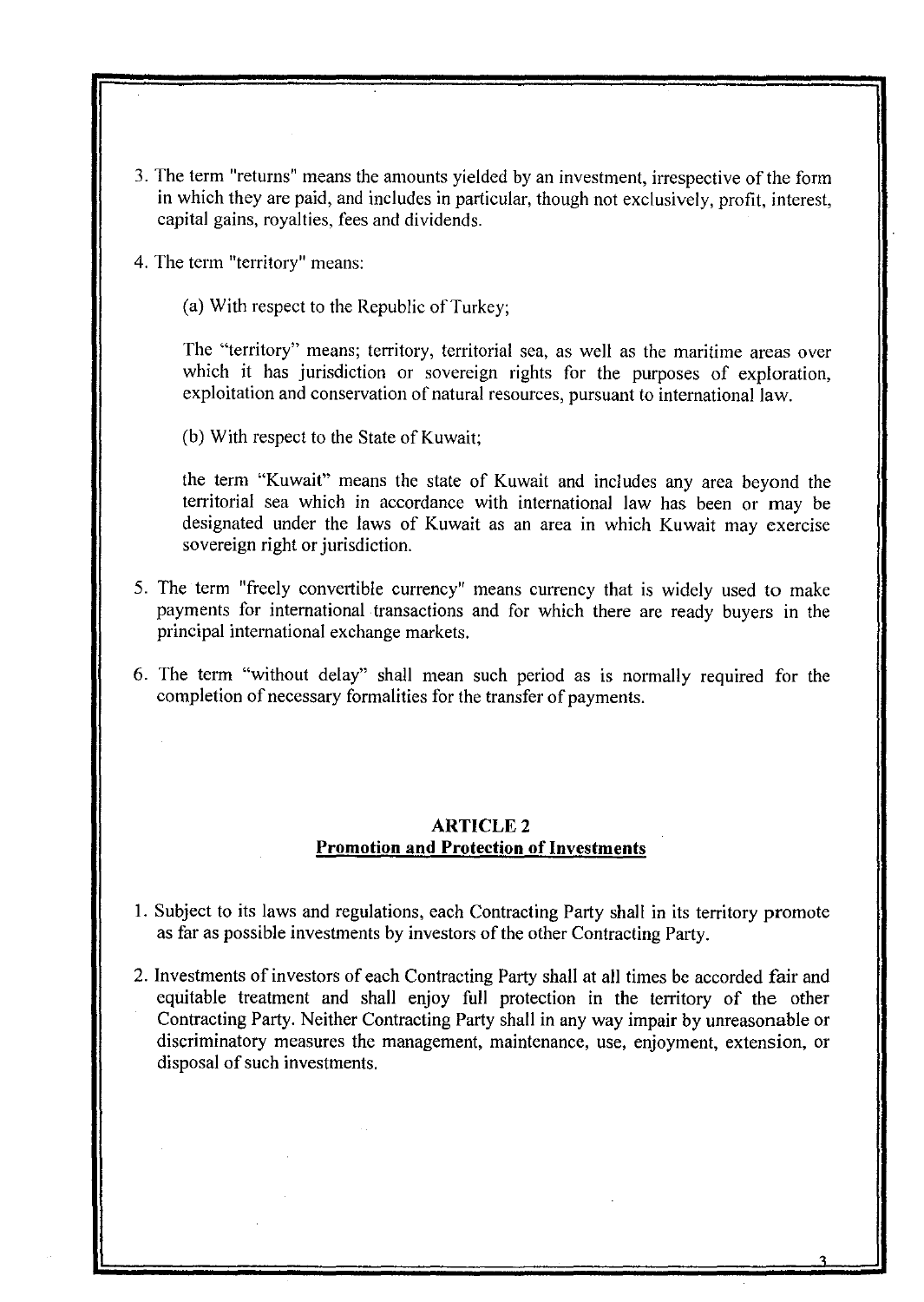3. Once established, investments of investors of either Contracting Party shall not be subject to additional performance requirements which may be detrimental to their viability or adversely affect their use, management, conduct, operation, expansion, sale or other disposition.

# ARTICLE 3 **Treatment of Investments**

- I. Each Contracting Party shall admit in its territory investments on a basis no less favourable than that accorded in like circumstances to investments of investors of any third State, within the framework of its laws and regulations.
- 2. Each Contracting Party shall accord to these investments, once established, treatment no less favourable than that accorded in like circumstances to investments of its investors or to investments of investors of any third State, whichever is the most favourable.
- 3. The Contracting Parties shall within the framework of their national legislation give sympathetic consideration to applications for the entry and sojourn of persons of either Contracting Party who wish to enter the territory of the other Contracting Party in connection with the making and carrying through of an investment; the same shall apply to nationals of either Contracting Party who in connection with an investment wish to enter the territory of the other Contracting Party and sojourn there to take up employment. Application for work permits shall also be given sympathetic consideration.
- 4. (a) The Provisions of this Article shall not be construed so as to oblige one Contracting Party to extend to the investors of the other Contracting Party the benefit of any treatment, preference or privilege which may be extended by the former Contracting Party by virtue of any international agreement or arrangement relating wholly or mainly to taxation.

(b) The non-discrimination, national treatment and most-favored nation treatment provisions of this Agreement shall not apply to all actual or future advantages accorded by either Contracting Party by virtue of its membership of, or association with a customs, economic or monetary union, a common market or a free trade area, to nationals or companies of its own, of Member States of such union, common market or free trade area, or of any other third State.

(c) Paragraphs I and 2 of this Article do not apply in respect of procedural rights laid down simultaneously by this Agreement and by another similar international agreement to which one of the Contracting Parties is signatory.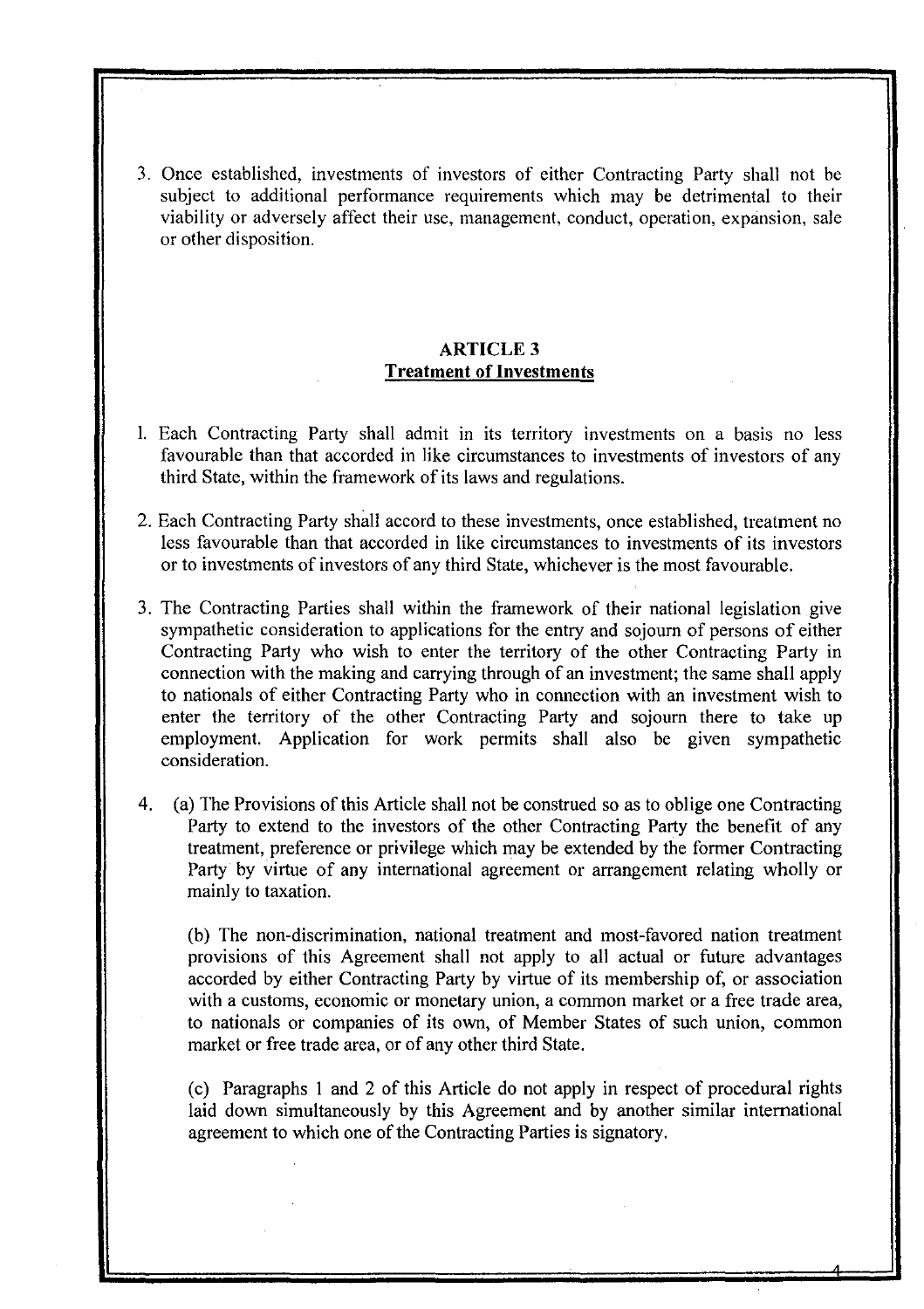(d) The provisions of Article 2 and 3 of this Agreement shall not be construed as to prevent either Contracting Party from adopting, maintaining, or enforcing any nondiscriminatory measures with regard to acquisition of land and real estate, and real rights upon them by the investors of the other Contracting Party, in accordance with laws and regulations of the Contracting Party where the investment is made.

#### ARTICLE 4 **Expropriation**

- I. Investments shall not be expropriated, nationalized or subject, directly or indirectly, to measures of similar effects (hereinafter referred as "expropriation") that may result in depriving the investor from his ownership or control over his investment such as freezing or blocking of the investment, except for a public purpose, in a nondiscriminatory manner, upon payment of prompt, adequate and effective compensation, and in accordance with due process of law and the general principles of treatment provided for in Article 3 of this Agreement.
- 2. Non-discriminatory legal measures designed and applied to protect legitimate public welfare objectives, such as health, safety and environment, do not constitute indirect expropriation.
- 3. Compensation shall be equivalent to the market value of the expropriated investment before the expropriation was taken or became public knowledge. Compensation shall be paid without delay and be freely transferable as described in paragraph 2 Article 6.
- 4. In the event that payment of compensation is delayed, it shall carry an interest at a rate to be agreed upon by both parties unless such rate is prescribed by law from the date of expropriation until the date of payment.

# **ARTICLES Compensation for Losses**

Investors of either Contracting Party whose investments suffer losses in the territory of the other Contracting Party owing to war, insurrection, civil disturbance or other similar events shall be accorded by such other Contracting Party treatment, as regards restitution, indemnification, compensation or other settlement, no less favourable than that accorded to its own investors or to investors of any third State, whichever is the most favourable treatment, as regards any measures it adopts in relation to such losses.

5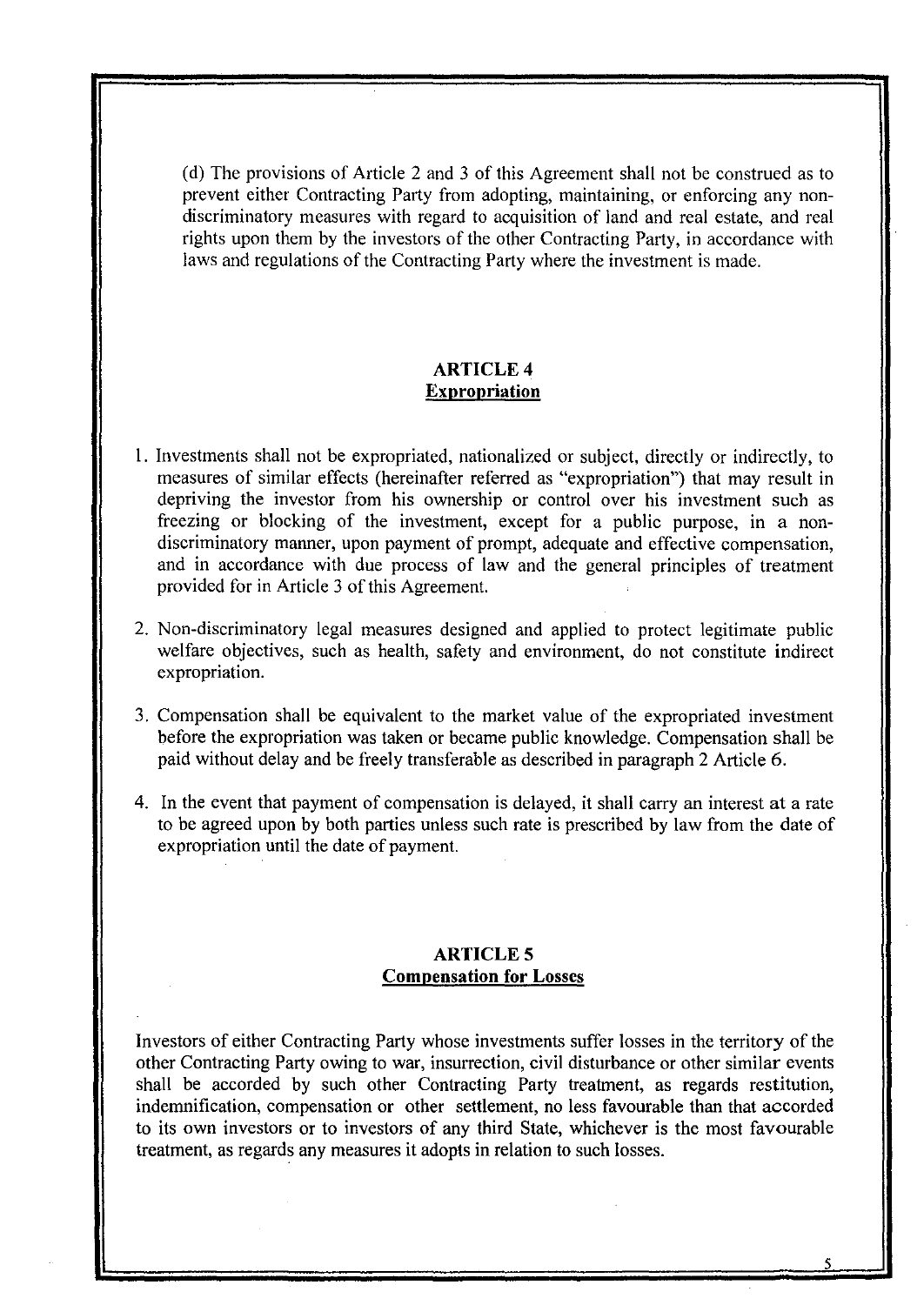# ARTICLE 6 **Repatriation and Transfer**

- l. Upon fulfillment of all tax obligations, each Contracting Party shall permit in good faith all transfers related to an investment to be made freely and without delay into and out of its territory. Such transfers include:
	- (a) returns;
	- (b) proceeds from the sale or liquidation of all or any part of an investment;
	- (c) compensation pursuant to Article 4;
	- (d) reimbursements and interest payments deriving from loans **in** connection with investments;
	- (e) salaries, wages and other remunerations received by the nationals of one Contracting Party who have obtained in the territory of the other Contracting Party the corresponding work permits related to an investment;
	- (f) payments arising from an investment dispute.
- 2. Transfers shall be made in the convertible currency in which the investment has been made or in any freely convertible currency at the rate of exchange in force at the date of transfer, unless otherwise agreed by the investor and the hosting Contracting Party.

#### ARTICLE 7 **Subrogation**

l. If the investment of an investor of one Contracting Party is insured against noncommercial risks under a system established by law, any subrogation of the Indemnifying Party, which stems from the terms of the indemnity or guarantee agreement between the investor and the Indemnifying Party, shall be recognized by the other Contracting Party.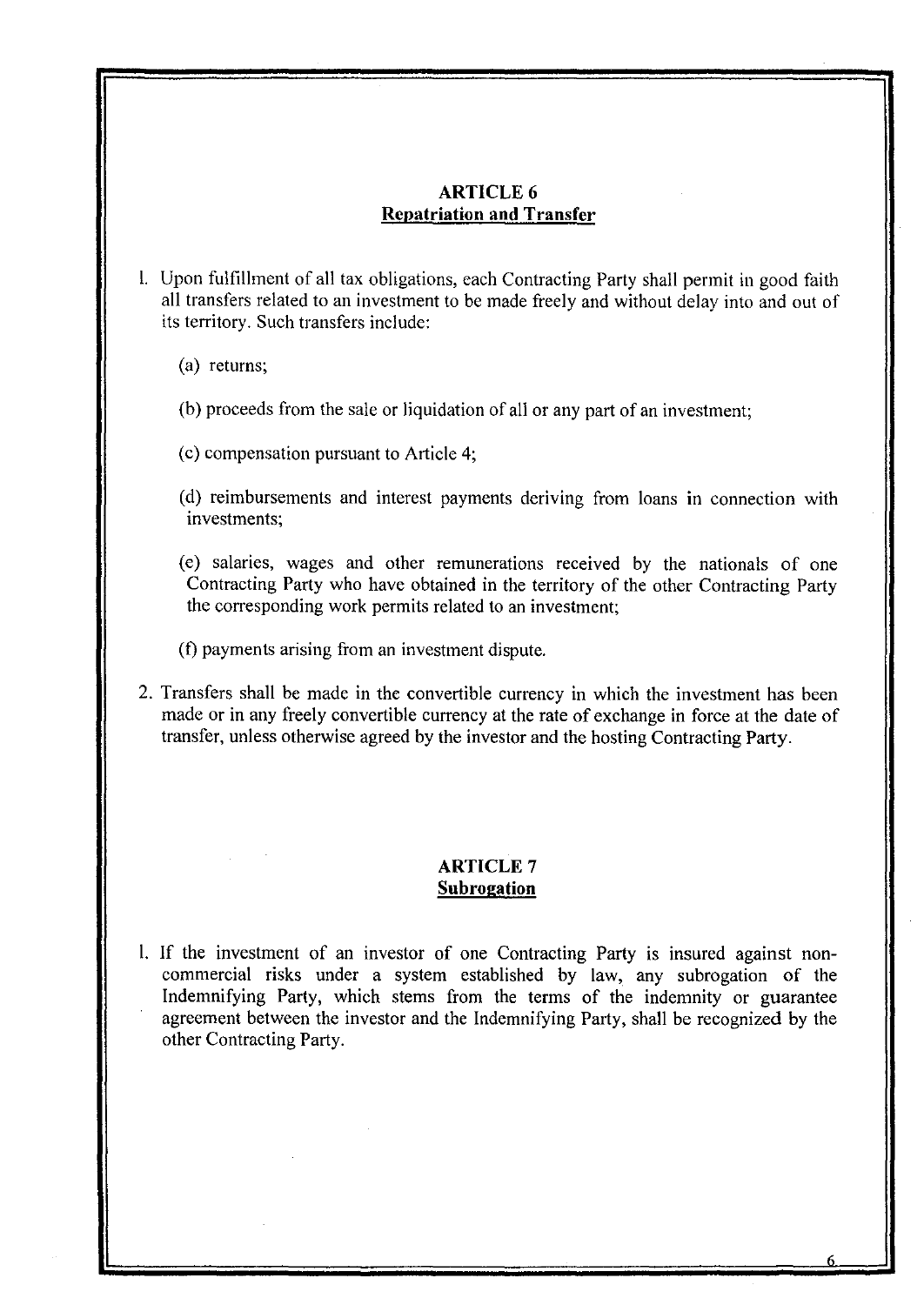- 2. The Indemnifying Party is entitled by virtue of subrogation to exercise the rights and enforce the claims of that investor and shall assume the obligations related to the investment. The subrogated rights or claims shall not exceed the original rights or claims of the investor.
- 3. Disputes between a Contracting Party and an Indemnifying Party shall be settled in accordance with the provisions of Article 8 of this Agreement.

 $\bar{L}$ 

#### **ARTICLES**

# **Settlement of Disputes Between One Contracting Party and Investors of the Other Contracting Party**

- I. Disputes between one of the Contracting Parties and an investor of the other Contracting Party, in connection with his investment, shall be notified in writing, including detailed information, by the investor to the recipient Contracting Party of the investment. As far as possible, the investor and the concerned Contracting Party shall endeavor to settle these disputes by consultations and negotiations in good faith.
- 2. If these disputes, cannot be settled in this way within six (6) months following the date of the written notification mentioned in paragraph I, the dispute can be submitted, as the investor may choose, to:

(a) the competent court of the Contracting Party in whose territory the investment has been made;

(b) the International Center for Settlement of Investment Disputes (ICSID) set up by the "Convention on Settlement of Investment Disputes Between States and Nationals of other States", in case both Contracting Parties become signatories of this Convention;

( c) an ad hoc court of arbitration laid down under the Arbitration Rules of Procedure of the United Nations Commission for International Trade Law (UNClTRAL).

- 3. Once the investor has submitted the dispute to the one of the dispute settlement procedures mentioned in paragraph 2 of this Article, the choice of one of these procedures is final.
- 4. Notwithstanding the provisions of paragraph 2 of this Article;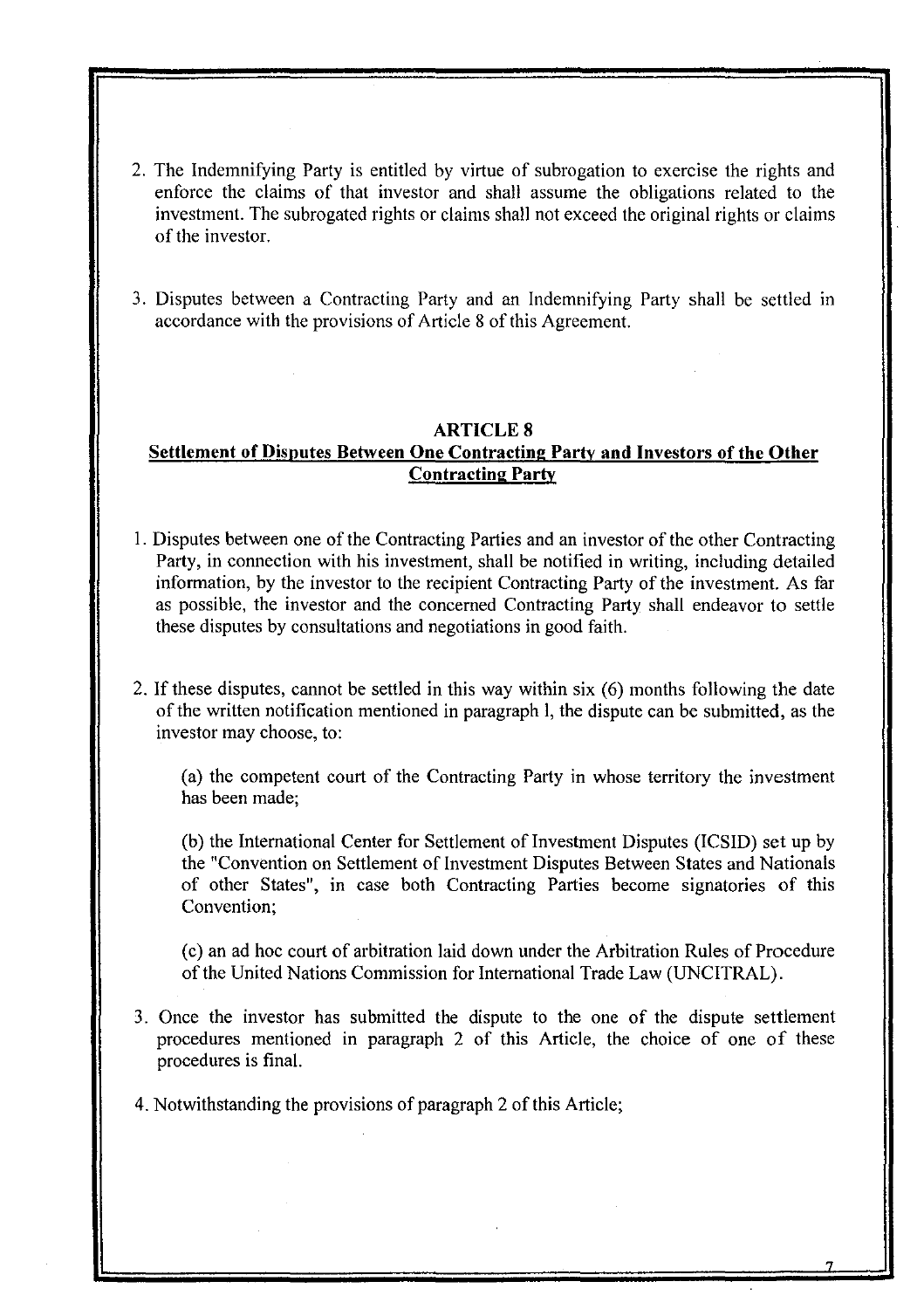(a) only the disputes arising directly out of investment activities which have obtained necessary permission, if any, in conformity with the relevant legislation of the Republic of Turkey on foreign capital, and that effectively started shall be subject to the jurisdiction of the International Center for Settlement of Investment Disputes (ICSIO) or any other international dispute settlement mechanism as agreed upon by the Contracting Parties;

(b) the disputes, related to the property and real rights upon the real estate are totally under the jurisdiction of the Contracting Party where the investment is made and therefore, shall not be submitted to jurisdiction of the International Center for Settlement of Investment Disputes (lCSIO) or any other international dispute settlement mechanism.

- 5. The arbitration awards shall be final and binding for all parties in dispute. Each Contracting Party commits itself to execute the award according to its national law.
- 6. In any proceedings, judicial, arbitral or otherwise or in an enforcement of any decision or award, concerning an investment dispute between a Contracting Party and an investor of the other Contracting Party, a Contracting Party shall not assert, as a defense, its sovereign immunity. At any stage of the arbitration proceedings or of the execution of an arbitral award, none of the Contracting Parties involved in a dispute shall be entitled to raise as an objection the fact that the investor who is the opposing party in the dispute has received compensation totally or partly covering his losses pursuant to an indemnity or guarantee provided in Article 7 of this Agreement. A dispute shall, however, not be submitted to international arbitration by the Indemnifying Party under the provisions of this Article, if the same dispute has been brought before international arbitration by the investor.

# ARTICLE 9 **Settlement of Disputes Between The Contracting Parties**

I. The Contracting Parties shall seek in good faith and a spirit of cooperation a rapid and equitable solution to any dispute between them concerning the interpretation or application of this Agreement. In this regard, the Contracting Parties agree to engage in direct and meaningful negotiations to arrive at such solutions. If the Contracting Parties cannot reach an agreement within six (6) months after the beginning of disputes between themselves through the foregoing procedure, the disputes may be submitted, upon the request of either Contracting Party, to an arbitral tribunal of three members.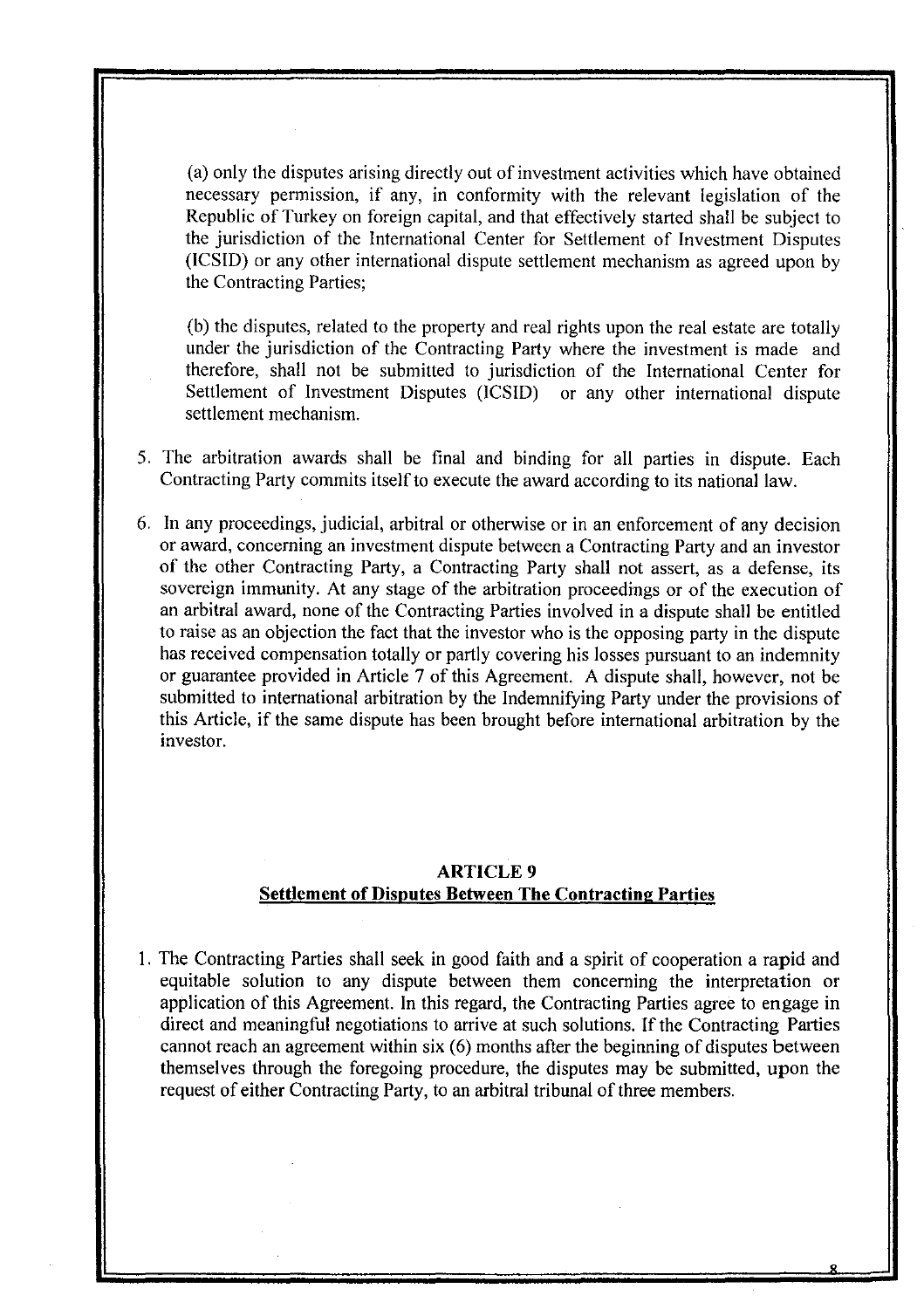- 2. Within two (2) months of receipt of a request, each Contracting Party shall appoint an arbitrator. The two arbitrators shall select a third arbitrator as Chairman, who is a national of a third State. In the event that either Contracting Party fails to appoint an arbitrator within the specified time, the other Contracting Party may request the President of the International Court of Justice to make the appointment.
- 3. If both arbitrators cannot reach an agreement about the choice of the Chairman within two (2) months after their appointment, the Chairman shall be appointed upon the request of either Contracting Party by the President of the International Court of Justice.
- 4. If, in the cases specified under paragraphs (2) and (3) of this Article, the President of the International Court of Justice is prevented from carrying out the said function or if he is a national of either Contracting Party, the appointment shall be made by the Vice-President, and if the Vice-President is prevented from carrying out the said function or if he is a national of either Contracting Party, the appointment shall be made by the most senior member of the Court who is not a national of either Contracting Party.
- 5. The tribunal shall have three (3) months from the date of the selection of the Chairman to agree upon rules of procedure consistent with the other provisions of this Agreement. In the absence of such agreement, the tribunal shall request the President of the International Court of Justice to designate rules of procedure, taking into account generally recognized rules of international arbitral procedure.
- 6. The arbitral tribunal shall take its decision by a majority of votes. Such decision shall be made in accordance with this Agreement and such recognized rules of international law as may be applicable and shall be final and binding on both Contracting Parties. Each Contracting Party shall bear the costs of the member of the arbitral tribunal appointed by that Contracting Party, as well as the costs for its representation in the arbitration proceedings. The expenses of the Chairman as well as any other costs of the arbitration proceedings shall be borne in equal parts by the two Contracting Parties. However, the arbitral tribunal may, at its discretion, direct that a higher proportion or all of such costs be paid by one of the Contracting parties. In all other respects, the arbitral tribunal shall determine its own procedure.
- 7. A dispute shall not be submitted to an international arbitration court under the provisions of this Article, if the same dispute has been brought before another international arbitration court under the provisions of Article 8 and is still before the court.

o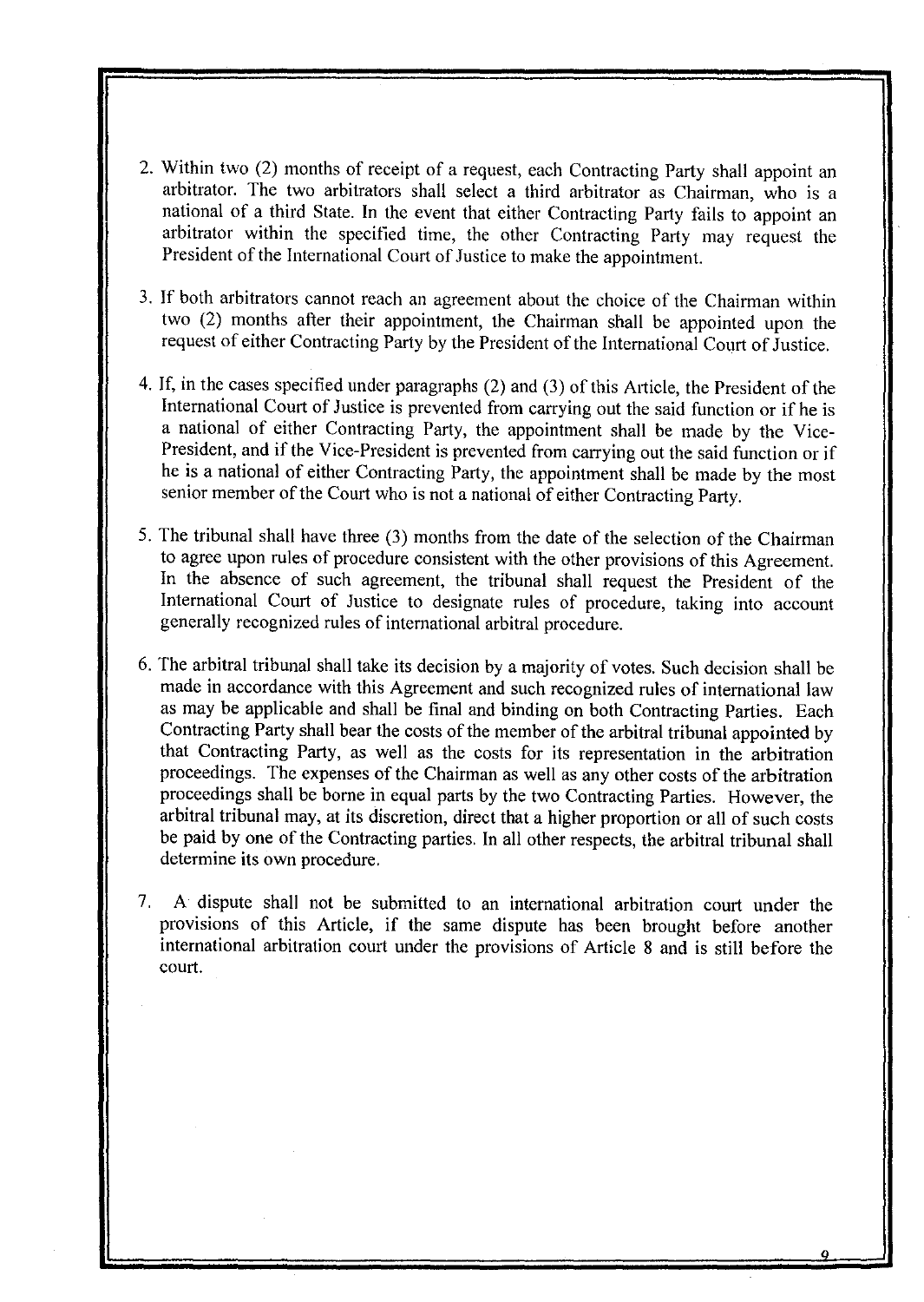# **ARTICLE 10 Scope of Application**

This Agreement shall apply to investments in the territory of one Contracting Party, made in accordance with its national laws and regulations, by investors of the other Contracting Party, whether prior to, or after the entry into force of the present Agreement.

# **ARTICLE 11 Relations Between Contracting Parties**

The provisions of this Agreement shall apply irrespective of the existence of diplomatic or consular relations between the Contracting Parties.

#### **ARTICLE 12 Entry into Force**

- 1. This Agreement shall enter into force on the date oflast notification by the Contracting Parties, in writing and through diplomatic channels, of the completion of the respective internal legal procedures necessary to that effect. It shall remain in force for a period of fifteen (15) years and shall continue **in** force unless terminated in accordance with paragraph 2 of this Article.
- 2. Either Contracting Party may, by giving one-year written notice to the other Contracting Party, terminate this Agreement at the end of the initial fifteen-year period or at any time thereafter.
- 3. This Agreement may be amended by mutual written consent of the Contracting Parties at any time. The amendments shall enter into force in accordance with the same legal procedure prescribed under the first paragraph of this Article.
- 4. With respect to investments made or acquired prior to the date of termination of this Agreement and to which this Agreement otherwise applies, the provisions of all of the other Articles of this Agreement shall thereafter continue to be effective for a further period of ten (10) years from such date of termination.